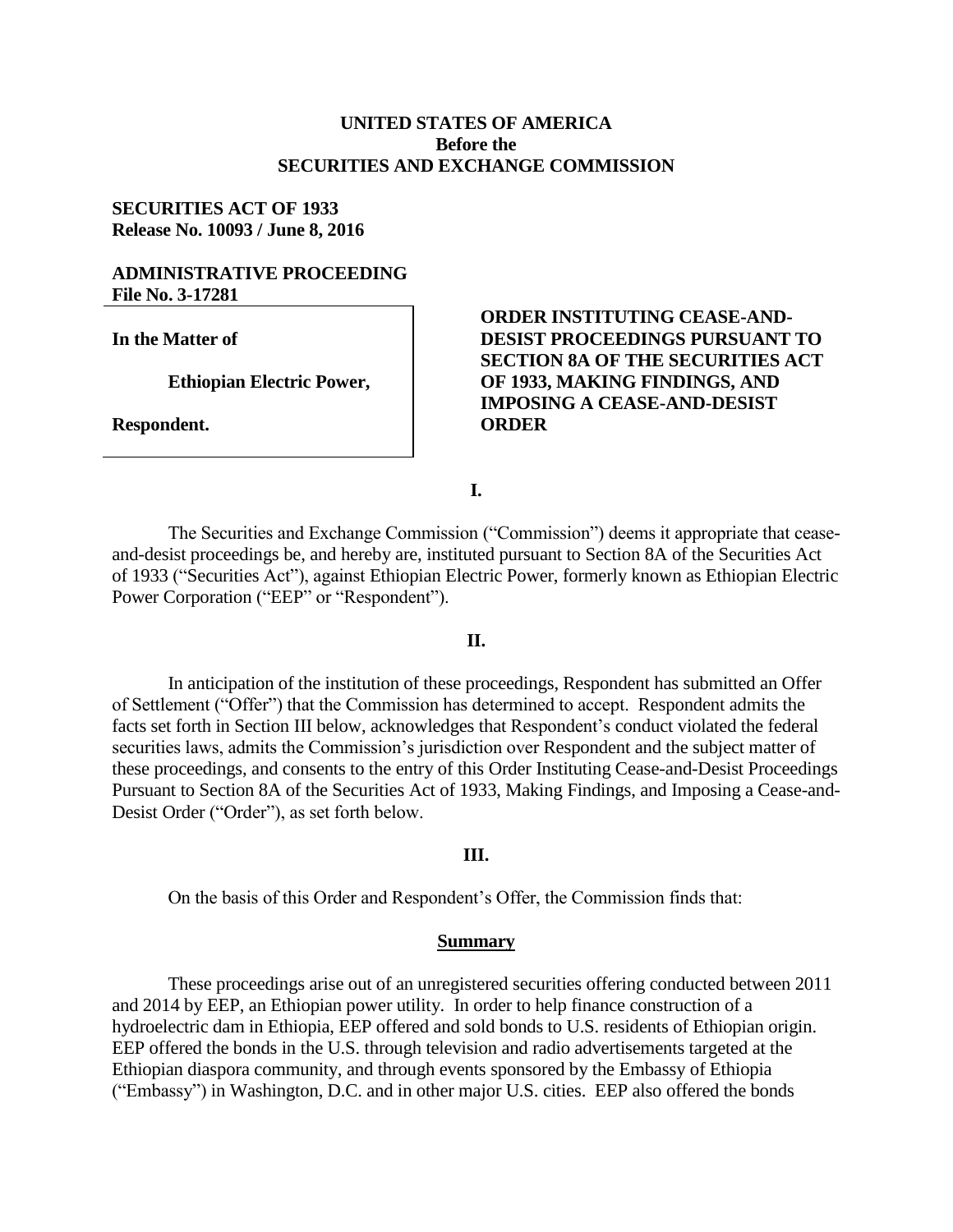through the Embassy's website. EEP did not register its bond offering with the Commission, and there was no available exemption from the requirement that the offering be registered. EEP's unregistered offer and sale of securities in the U.S. violated Sections  $5\alpha$ ) and  $5(c)$  of the Securities Act.

## **Respondent**

1. **EEP** is a government-owned power utility headquartered in Addis Ababa, Ethiopia. It is the sole power producer and transmitter of electricity in Ethiopia and is constructing the Grand Ethiopian Renaissance Dam ("Dam") on the Abay River in Ethiopia. EEP began construction of the Dam in April 2011. To help finance the project, EEP issued Grand Ethiopian Renaissance Dam Bonds, Millenium Corporate Bonds, and other bonds (the "Bonds").

### **Background**

2. From 2011 through 2014, EEP conducted an unregistered securities offering in the U.S. The purpose of the offering was to obtain funds to help finance construction of the Dam by selling Bonds. EEP solicited U.S. residents of Ethiopian origin to purchase the Bonds.

3. EEP offered the Bonds in marketing materials on the website of the Embassy in the U.S., and in a series of public road shows sponsored by the Embassy throughout the U.S. EEP marketed the Bonds at road shows in major U.S. cities including, for example:

| <b>Date of Road Show</b> | <b>Road show Location</b> | <b>Funds Raised or</b> |
|--------------------------|---------------------------|------------------------|
|                          |                           | <b>Pledged from</b>    |
|                          |                           | <b>Bond Sales</b>      |
| August 2011              | Denver, CO                | \$130,000              |
| June 2012                | Washington, DC            | \$1,500,000            |
| June 2012                | Chicago, IL               | \$110,000              |
| April 2013               | San Diego, CA             | \$43,000               |
| April 2013               | Houston, TX               | \$50,000               |
| May 2013                 | New York, NY              | \$100,000              |

It also offered the bonds through radio and television advertisements targeted at the Ethiopian diaspora community in the U.S.

4. In order to purchase the Bonds, investors were required to complete an application and to remit funds to the Commercial Bank of Ethiopia. The application, and a publication called "The Grand Renaissance Dam Bond Guidelines" ("Guidelines"), appeared on the Embassy's website. The Guidelines described the terms of the Bond investments and stated, generally, that the offering proceeds would be used for Dam construction.

5. According to the Guidelines, purchasers of the Bonds (hereafter "Bondholders") would receive interest payments every six months and the amounts of the interest payments would depend on the Bonds' terms of maturity, as follows: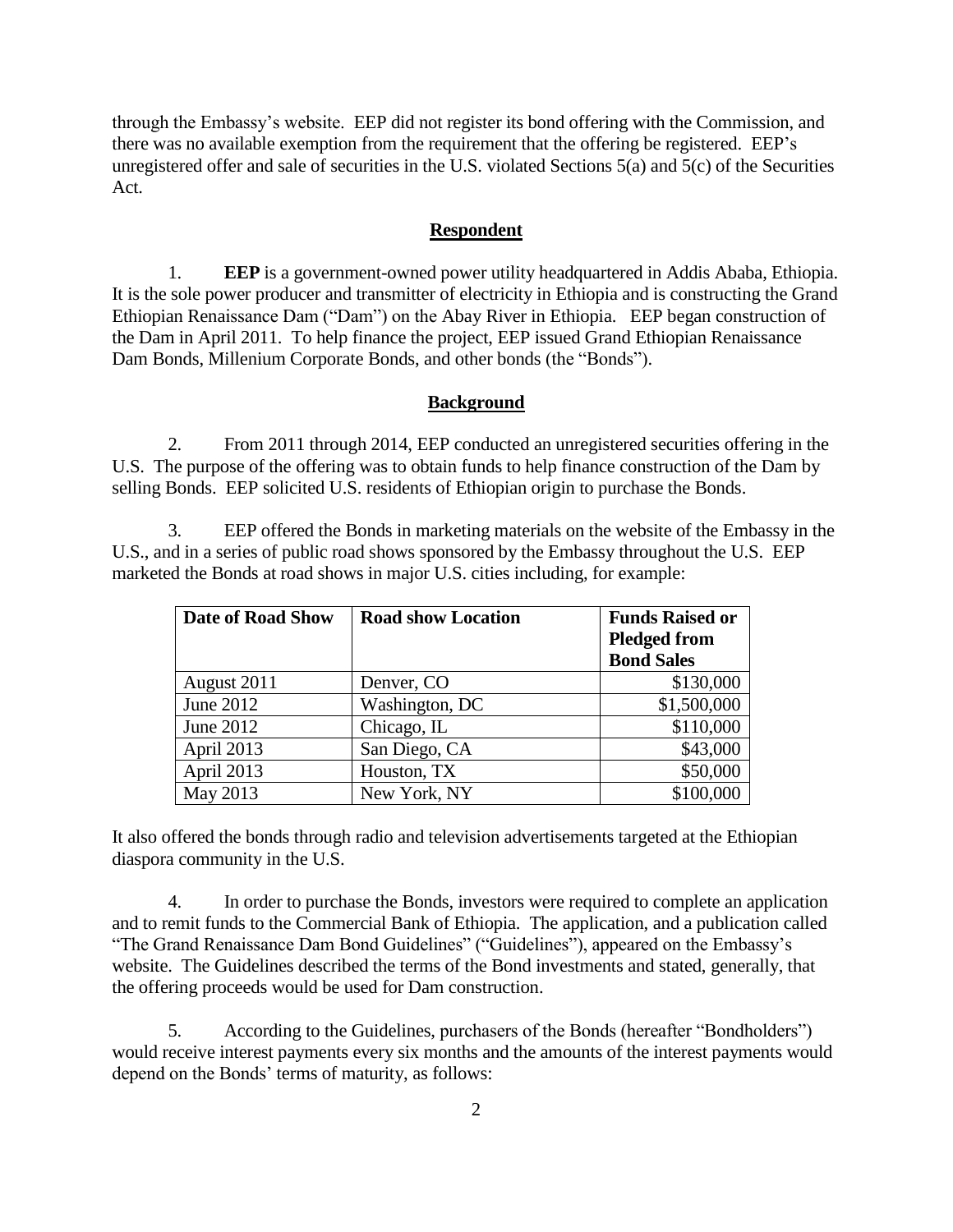| <b>Bond Maturity Date   Interest Rate</b> |                    |
|-------------------------------------------|--------------------|
| (Years)                                   |                    |
|                                           | LIBOR plus $1.25%$ |
| 6-7                                       | LIBOR plus $1.5\%$ |
| $8-10$                                    | LIBOR plus $2.0\%$ |

The Bond application contained blanks where investors could elect which of the Bonds they wished to purchase (by maturity date and interest rate). The application also directed investors to elect the method by which they wished to receive interest payments (*e.g.*, "credit my account number" or "pay me in cash at the bank's counter").

6. More than 3,100 U.S. residents purchased Bonds in denominations of \$5 to \$10,000, for total investments per investor ranging from \$50 to \$1 million. In aggregate, U.S. purchasers invested approximately \$5.8 million in the Bonds. Most of the investors—64% reported that they were U.S. citizens. Although the Bonds generally have not yet reached maturity, to date most of the Bondholders have not received periodic interest payments.

7. EEP did not register its Bond offering with the Commission. It therefore (a) offered and sold securities, (b) using the mails or interstate means, where (c) no registration statement was filed or in effect as to the securities.

8. No exemption or safe harbor from registration was available to EEP.

9. Regulation D under the Securities Act contains rules governing limited offers and sales of securities in the U.S. without registration: Rule 504, Rule 505, Rule 506(b), and Rule 506(c).

10. The Rule 504 exemption generally applies where the aggregate offering price is \$1 million or less. The Rule 504 exemption did not apply to EEP's offering because its aggregate price exceeded \$1 million.

11. The Rule 505 exemption requires, among other things, (a) that the aggregate offering price be no greater than \$5 million, (b) that there be no more than 35 non-accredited investors,<sup>1</sup> and (c) that the issuer not conduct a "general solicitation."<sup>2</sup> The Rule 505 exemption

 $\overline{a}$ 

<sup>&</sup>lt;sup>1</sup> Generally speaking, to be considered an accredited investor, a person must have a net worth that exceeds \$1 million or an income greater than \$200,000 for the two most recent years (or \$300,000 jointly with the person's spouse) and a reasonable expectation of reaching the same income level in the current year.

 $2$  The term "general solicitation" is not defined in Regulation D. Examples of general solicitation are set forth in Rule 502(c) and include: (i) any advertisement, article, notice or other communication published in any newspaper, magazine, or similar media or broadcast over radio or television, and (ii) any seminar or meeting whose attendees have been invited by general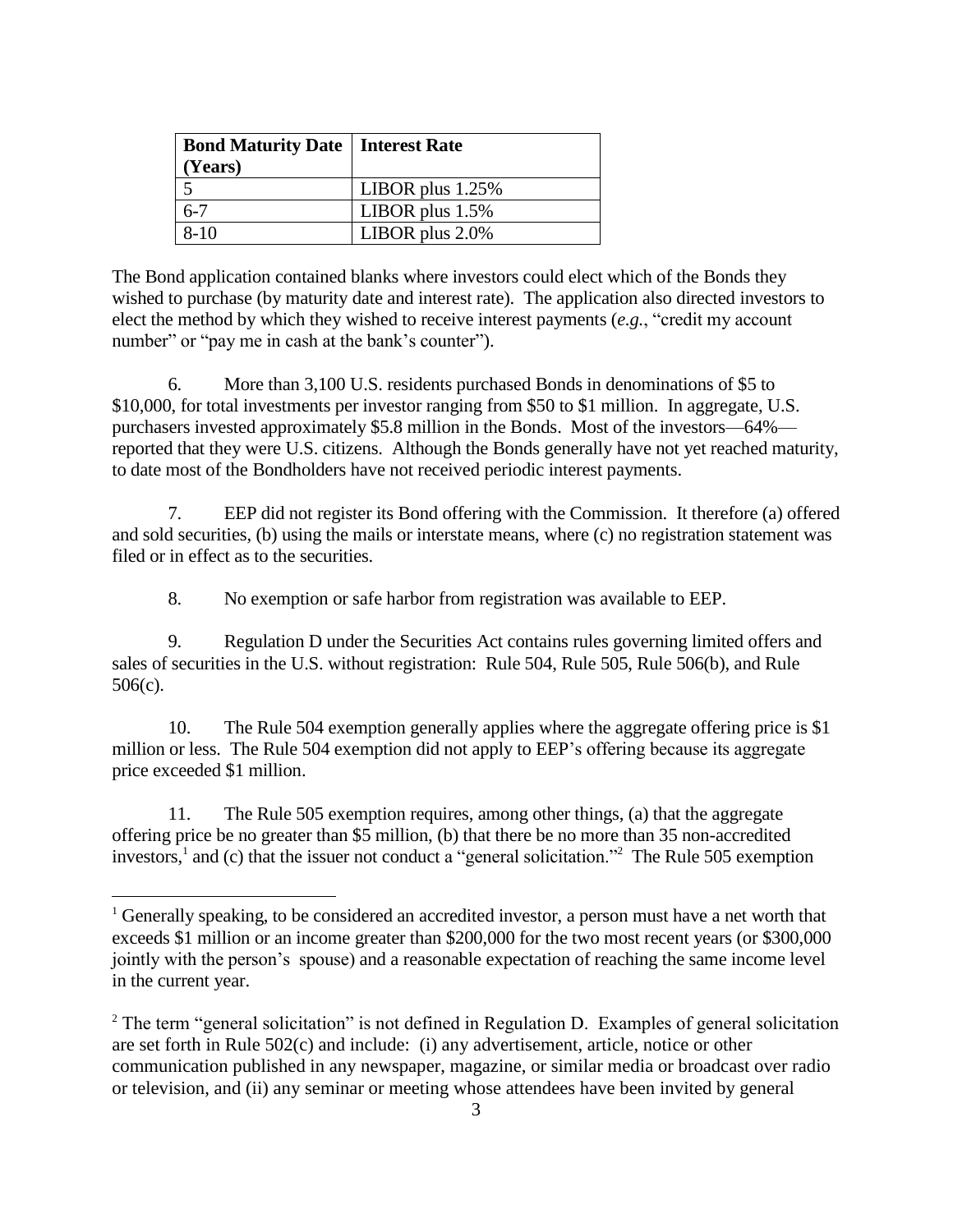did not apply because (a) EEP's offering exceeded \$5 million, (b) there were more than 35 nonaccredited investors, and (c) EEP conducted a general solicitation by broadcasting advertisements on television and radio, at public road shows, and on the Embassy's website.

12. The Rule 506(b) safe harbor requires that there be no more than 35 non-accredited investors and, because there were more than 35 non-accredited investors, the safe harbor did not apply.

13. The Rule 506(c) exemption became effective on September 23, 2013. While it allows for general solicitation, it requires that all investors be accredited and includes the express requirement that the issuer take "reasonable steps to verify" that purchasers are accredited. *See Eliminating the Prohibition Against General Solicitation and General Advertising in Rule 506 and Rule 144A Offerings*, Securities Act Release No. 33-9415, 78 Fed. Reg. 44771 (July 24, 2013). To the extent EEP offered and sold Bonds after Rule 506(c) became effective, the exemption did not apply because EEP did not take reasonable steps to verify whether any of the Bondholders were accredited.

14. No other exemption from registration or safe harbor applied to EEP's Bond offering in the U.S.

15. As a result of the conduct described above, EEP violated Sections 5(a) and 5(c) of the Securities Act, which prohibit, absent an exemption, any person, directly or indirectly, from making use of any means or instruments of transportation or communication in interstate commerce or of the mails to sell a security for which a registration statement is not in effect or to offer to sell a security for which a registration statement has not been filed.

# **Undertaking**

16. Respondent has undertaken to provide a copy of this Order to each Bondholder.

## **IV.**

In view of the foregoing, the Commission deems it appropriate to impose the sanctions agreed to in Respondent EEP's Offer.

Accordingly, pursuant to Section 8A of the Securities Act, it is hereby ORDERED that**:**

A. EEP shall cease and desist from committing or causing any violations and any future violations of Section 5 of the Securities Act.

solicitation. Using the internet generally involves general solicitation. *See* Use of Electronic Media for Delivery Purposes (Securities Act Release No. 33-7233), 60 Fed. Reg. 53458 (Oct. 6, 1995); Use of Electronic Media (Securities Act Release No. 33-7856), 65 Fed. Reg. 25843 (May 4, 2000).

 $\overline{a}$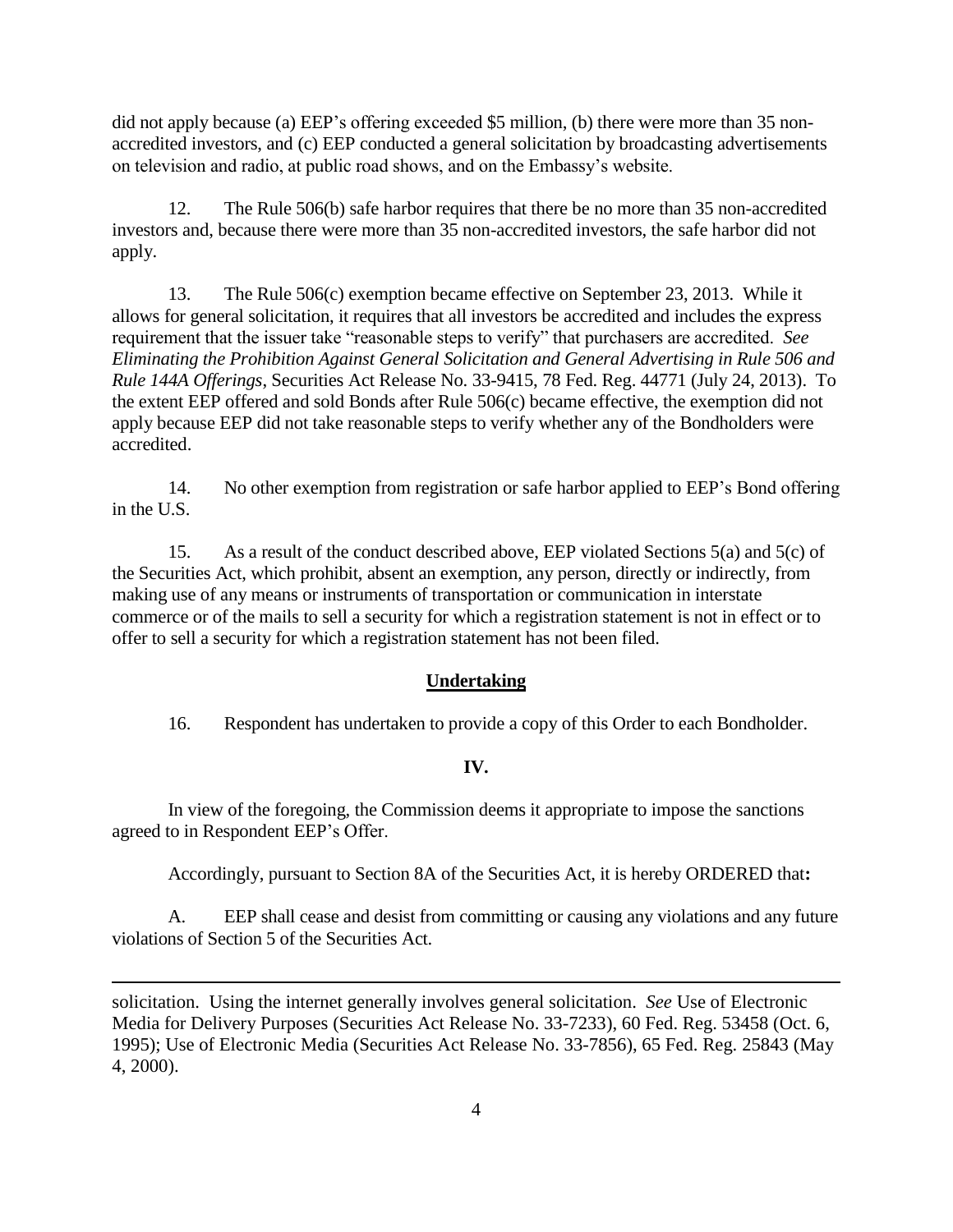#### B. EEP shall pay disgorgement and prejudgment interest as follows:

1. EEP shall pay a total of \$6,448,854.87 consisting of disgorgement of \$5,847,804 and prejudgment interest of \$601,050.87 (collectively, the "Disgorgement Fund").

2. Within 30 days of entry of this Order, EEP shall deposit the full amount of the Disgorgement Fund into an escrow account at a U.S. financial institution that is acceptable to the Commission staff and shall provide the Commission staff with evidence of such deposit in a form acceptable to the Commission staff. The name of the escrow account shall contain the name and tax identification number of the qualified settlement fund. (*See* paragraph B.7.) If timely deposit of the Disgorgement Fund is not made, additional interest shall accrue pursuant to SEC Rule of Practice 600.

3. EEP shall be responsible for administering the Disgorgement Fund and shall retain an independent third party administrator ("Administrator"), acceptable to the Commission staff, to carry out the tasks of administering the distribution. The Administrator shall, based on the records of the Respondent, calculate payment amounts of principal investments for each Bondholder who purchased Bonds anytime from January 2011 through December 2014 plus any Bond interest owed on the date of entry of this Order (the "Calculation") and shall make distribution payments to Bondholders. Bondholders may receive distribution payments from the Disgorgement Fund to redress investor harm up to a maximum of their principal loss plus interest owed to them if available funds exist. The costs and expenses of administering the Disgorgement Fund and compensating the Administrator shall be borne by EEP and shall not be paid out of the Disgorgement Fund.

4. Within 60 days of the entry of this Order, the Administrator shall submit a proposed distribution allocation ("Distribution Payment File") to the Commission staff for review and approval. The proposed Distribution Payment File will include, to the extent available and reasonably ascertainable, (a) the name and contact information for each Bondholder; (b) the exact amount of the payment to be made to each Bondholder; and (c) a description of how the payment amount to each Bondholder was calculated. The Administrator also shall provide to Commission staff the Calculation and such additional information and supporting documentation as the Commission staff may request for the purpose of its review. In the event of one or more objections by the Commission staff to the proposed Distribution Payment File or to the Calculation or any of its information or supporting documentation, the Administrator shall submit a revised Distribution Payment File with a revised Calculation or additional information or supporting documentation for the review and approval of the Commission staff within 20 days of the date of notification of the objection, which revised Distribution Payment File and revised Calculation shall be subject to all of the provisions of this Subsection B.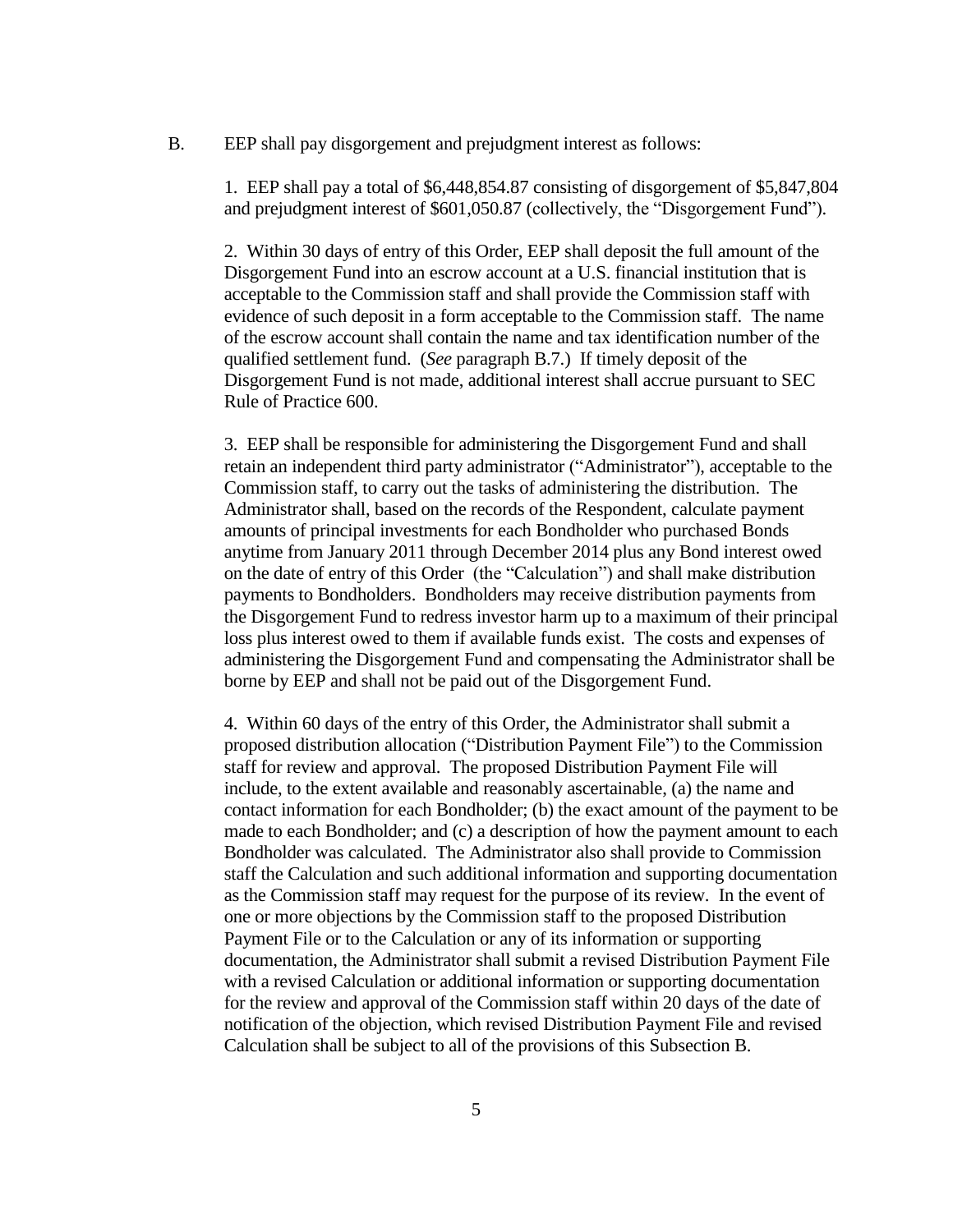5. The distribution of the Disgorgement Fund shall be made no later than within one year of entry of this Order. To the extent there are insufficient funds to fully repay Bondholders their principal investments and the Bond interest owed to them, the Administrator shall distribute the Disgorgement Fund *pro rata* based on the total payments of principal investment plus Bond interest. To the extent there are significant excess funds remaining in the Disgorgement Fund, upon review and approval of the Commission staff, the distribution of the Disgorgement Fund may be held open until two years from the entry of this Order.

6. If the Administrator is unable to distribute any portion of the Disgorgement Fund for any reason, including an inability to locate an affected Bondholder account or a beneficial owner in an affected Bondholder account or any factors beyond the Administrator's or EEP's control, the Administrator shall transfer any such undistributed funds to the Commission for transmittal to the United States Treasury. The Administrator may transmit payment electronically to the Commission, which will provide detailed ACH transfer/Fedwire instructions upon request. Payment may also be made directly from a bank account or by credit card or debit card via Pay.gov through the SEC website at http://www.sec.gov/about/offices/ofm.htm. The Administrator may also pay by certified check, bank cashier's check, or United States postal money order payable to the Securities and Exchange Commission, which shall be delivered or mailed to:

Enterprise Services Center Accounts Receivable Branch HQ Bldg., Room 181, AMZ-341 6500 South MacArthur Boulevard Oklahoma City, OK 73169

and submitted under cover letter that identifies EEP as a Respondent in these proceedings, the file number of these proceedings, a copy of which cover letter and money order or check shall be sent to Nichola Timmons, Division of Enforcement, Securities and Exchange Commission, 100 F Street, NE, Washington, DC 20549- 5631, or such other address the Commission staff may provide.

7. The Disgorgement Fund constitutes a Qualified Settlement Fund ("QSF") under section  $468B(g)$  of the Internal Revenue Code ("IRC"), 26 U.S.C. §  $468B(g)$ , and related regulations, 26 C.F.R. §§ 1.468B-1 through 1.468B-5. EEP agrees to be responsible for all tax obligations of the QSF, including all the information return reporting associated with the distribution of the Disgorgement Fund, if any, and EEP may retain any professional services necessary. The costs and expenses of any such professional services shall be borne by EEP and shall not be paid out of the Disgorgement Fund.

8. Within 45 days after completion of the disbursement of all amounts in the Distribution Payment File, the Administrator shall submit to the Commission staff